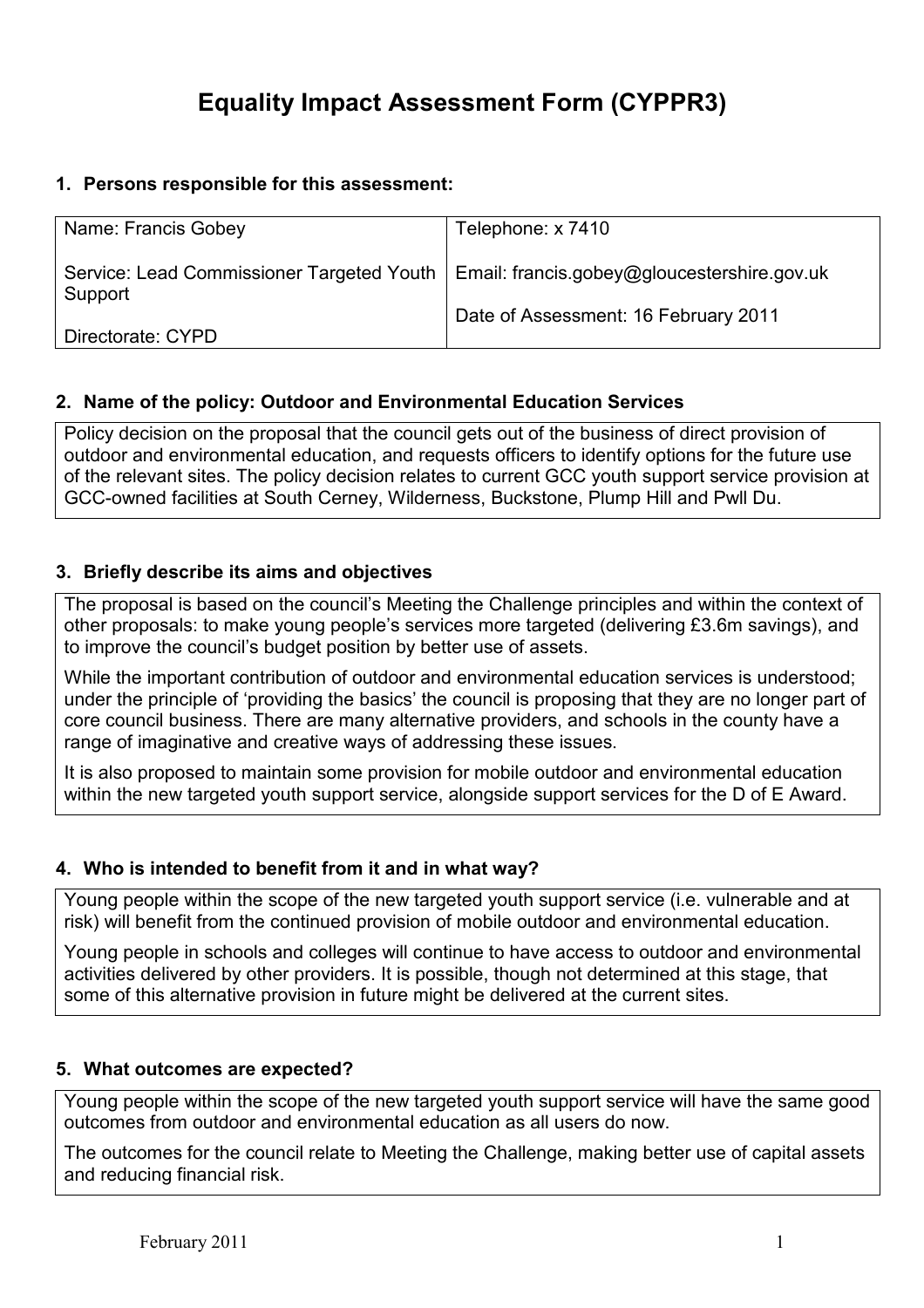#### 6. Have you consulted on this policy?

Yes: A consultation paper on the Review of Provision of Outdoor & Environmental Education Services and the D of E Award went to all schools, colleges, other users and staff from 6 December 2010 to 31 January 2011.

Details of consultation and outcome: 141 separate submissions were made during the consultation period, half from current service users. Most consultees disagreed with the council's proposal to get out of the business, but opinions were balanced on what option to consider as a suitable alternative (other provider, social enterprise, partnership, other). There was concern that viable alternative arrangements for the provision of outdoor and environmental education services are found.

#### 7. What evidence has been used for this assessment: e.g. Research, previous consultations, MAIDEN?

Performance management and consultation information from the above.

#### 8. Could a particular group be affected differently in either a negative or positive way?

|                                                | <b>Negative</b> | <b>Positive</b> | <b>Neutral</b> | <b>Evidence</b>                                                                                                                                                                                                                                                                                                                                                            |
|------------------------------------------------|-----------------|-----------------|----------------|----------------------------------------------------------------------------------------------------------------------------------------------------------------------------------------------------------------------------------------------------------------------------------------------------------------------------------------------------------------------------|
| Age                                            |                 |                 | $\mathsf{x}$   | Young people's access to similar activities will depend<br>on school decisions and the availability of alternative<br>providers. It is reasonable to assume young people<br>will have a high participation rate in any alternative<br>provision.                                                                                                                           |
| <b>Disability</b>                              | X               |                 |                | It is not known what opportunities any alternative<br>provider would provide for disabled young people;<br>however they would need to comply with statutory<br>requirements. Special schools currently make good<br>use of outdoor education facilities.<br>If activities are no longer provided, the availability of<br>alternative arrangements would need to be tested. |
| Gender                                         |                 |                 | $\mathsf{x}$   | Research shows that outdoor learning particularly<br>benefits boys and young males. Schools will be aware<br>of the need to address any gender gaps for<br>attainment.                                                                                                                                                                                                     |
| Race including<br><b>Gypsy &amp; Traveller</b> |                 |                 | $\mathsf{x}$   | A wide range of minority groups currently use the<br>provided facilities, mostly organised by schools.<br>Access to opportunities will depend on decisions<br>taken by schools which will be affected by costs and<br>budgets. There is no evidence to suggest that these<br>groups would be particularly disadvantaged.                                                   |
| <b>Religion or Belief</b>                      |                 |                 | $\mathsf{x}$   | No negative impact identified for different religious<br>groups.                                                                                                                                                                                                                                                                                                           |
| <b>Sexual Orientation</b>                      |                 |                 | $\mathsf{x}$   | No negative impact identified for LGBT young people.                                                                                                                                                                                                                                                                                                                       |
| <b>Transgender</b>                             |                 |                 | $\mathsf{x}$   | No negative impact identified for transgender young<br>people.                                                                                                                                                                                                                                                                                                             |